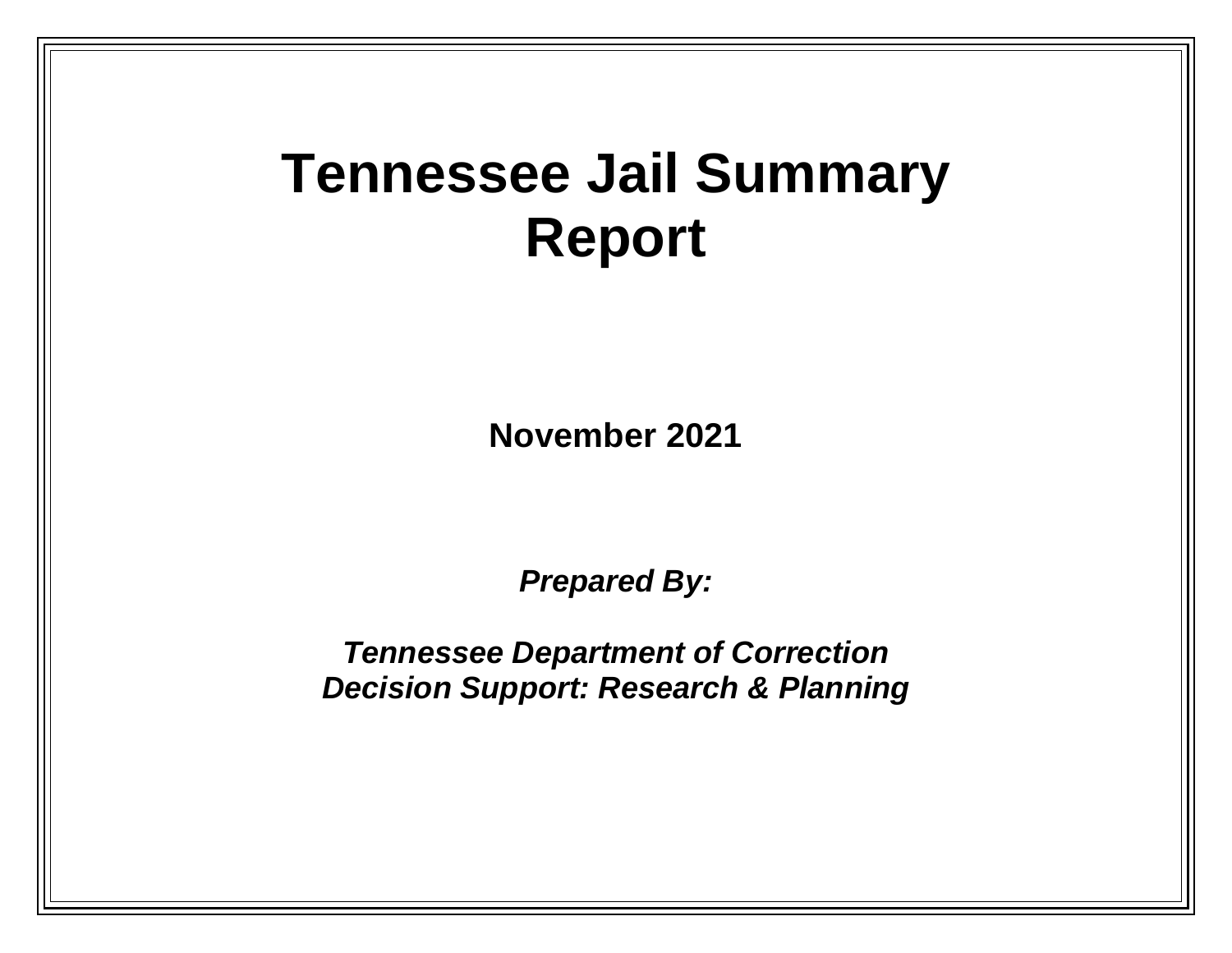#### **JAIL SUMMARY REPORT as of November 30, 2021 - one day snapshot**

| JAIL SUMMART REPURT AS OFNOVERIDED 30, 2021 - ONE GAY SHAPSHOU |                 |                |                |                |                |                 |                 |          |          |                 |          |             |               |       |                     |           | %        |              |                                                        |  |  |  |  |  |
|----------------------------------------------------------------|-----------------|----------------|----------------|----------------|----------------|-----------------|-----------------|----------|----------|-----------------|----------|-------------|---------------|-------|---------------------|-----------|----------|--------------|--------------------------------------------------------|--|--|--|--|--|
|                                                                |                 |                | Other          | Federal        |                | Pre-            | Pre-            | Total    |          |                 |          | %           | $\frac{0}{0}$ | %     | $\%$                | $\%$      | Total    |              |                                                        |  |  |  |  |  |
|                                                                | <b>TDOC</b>     | Local          | Conv.          | &              | Conv.          | trial           | trial           | Jail     | Total    | Vacan           | Percent  | <b>TDOC</b> | Local         | Conv. | Pre-trial           | Pre-trial | Pre-tria |              |                                                        |  |  |  |  |  |
| <b>FACILITY</b>                                                | Backup          | Felons         | Felons***      | Others         | Misd.          | Felony          | Misd.           | Pop.     | Beds*    | Beds            | Capacity | Felons      | Felons        | Misd. | Felony              | Misd.     | Detain.  | Cert.*       | COMMENTS (Updated Quarterly)                           |  |  |  |  |  |
| Anderson                                                       | 45              | 6              | 5              | $\mathbf 0$    | 48             | 136             | 95              | 335      | 499      | 164             | 67.1%    | 13.4%       | 1.8%          | 14.3% | 40.6%               | 28.4%     | 69.0%    | C            | Re-inspected 5/28/19;capacity increase 435 to 499      |  |  |  |  |  |
| Bedford                                                        | $\overline{4}$  | 3              |                | 3              | 68             | 27              | 83              | 189      | 399      | 210             | 47.4%    | 2.1%        | 1.6%          | 36.0% | 14.3%               | 43.9%     | 58.2%    | C            | Inspected 3/7/19; Re-inspected 4/26/19                 |  |  |  |  |  |
| Bedford Workhouse (closed)                                     | $\overline{0}$  | $\mathbf 0$    | $\Omega$       | $\mathbf 0$    | $\Omega$       | $\mathbf 0$     | $\overline{0}$  | $\Omega$ | $\Omega$ | $\overline{0}$  | 0.0%     | 0.0%        | 0.0%          | 0.0%  | 0.0%                | 0.0%      | 0.0%     | C            | <b>Closed 1/16/20</b>                                  |  |  |  |  |  |
| Benton                                                         | 8               | $\Omega$       |                | 5              | 11             | 33              | 18              | 76       | 140      | 64              | 54.3%    | 10.5%       | 0.0%          | 14.5% | 43.4%               | 23.7%     | 67.1%    | C            | Inspected 5/16/19                                      |  |  |  |  |  |
| Bledsoe                                                        | 55              | $\Omega$       | $\Omega$       | $\Omega$       | 10             | 10              | $\overline{7}$  | 82       | 152      | 70              | 53.9%    | 67.1%       | 0.0%          | 12.2% | 12.2%               | 8.5%      | 20.7%    | C            | Inspected 3/2/2021 Male capacity unchanged 152         |  |  |  |  |  |
| <b>Blount</b>                                                  | 76              | 9              | $\Omega$       | 100            | 47             | 125             | 78              | 435      | 350      | $-85$           | 124.3%   | 17.5%       | 2.1%          | 10.8% | 28.7%               | 17.9%     | 46.7%    | C            | Inspected 8/29/19; Re-inspected 10/18/19               |  |  |  |  |  |
|                                                                |                 |                |                |                |                |                 |                 |          |          |                 |          |             |               |       |                     |           |          |              | Re-inspected 8/15/19 Capacity change 506 to 510;       |  |  |  |  |  |
| <b>Bradley</b>                                                 | 57              | 22             | 44             | 42             | 56             | 165             | 46              | 432      | 510      | 78              | 84.7%    | 13.2%       | 5.1%          | 13.0% | 38.2%               | 10.6%     | 48.8%    | C            | Female capacity increased 66 to 108                    |  |  |  |  |  |
| Campbel                                                        | 115             | 11             |                | $\Omega$       | 21             | 40              | 22              | 216      | 322      | 106             | 67.1%    | 53.2%       | 5.1%          | 9.7%  | 18.5%               | 10.2%     | 28.7%    | C            | Inspected 6/27/19; Re-inspected 8/19/19                |  |  |  |  |  |
| Cannon                                                         | 3               | 5              | $\overline{0}$ | $\mathbf 0$    | 14             | 8               | $\overline{8}$  | 38       | 42       | 4               | 90.5%    | 7.9%        | 13.2%         | 36.8% | 21.1%               | 21.1%     | 42.1%    | N            | Inspected 10/7/19; Re-inspected 11/25/19               |  |  |  |  |  |
| Carroll                                                        | 26              | 15             |                | $\Omega$       | 12             | $\overline{32}$ | 14              | 99       | 170      | $\overline{71}$ | 58.2%    | 26.3%       | 15.2%         | 12.1% | 32.3%               | 14.1%     | 46.5%    | $\mathsf{C}$ | Inspected 5/28/19                                      |  |  |  |  |  |
| Carter                                                         | 23              | 9              | 11             | 53             | 89             | 58              | 51              | 284      | 296      | 12              | 95.9%    | 8.1%        | 3.2%          | 31.3% | 20.4%               | 18.0%     | 38.4%    | C            | Inspected 6/17/19; Re-inspected 8/2/19                 |  |  |  |  |  |
| Cheatham                                                       | 9               |                |                | $\mathbf 0$    | 17             | 31              | 22              | 82       | 116      | 34              | 70.7%    | 11.0%       | 1.2%          | 20.7% | 37.8%               | 26.8%     | 64.6%    | C            | Inspected 9/10/19; Re-inspected 11/8/19                |  |  |  |  |  |
| Chester                                                        | 21              | $\Omega$       |                | $\overline{4}$ |                | 20              | 12              | 66       | 81       | 15              | 81.5%    | 31.8%       | 0.0%          | 10.6% | 30.3%               | 18.2%     | 48.5%    | C            | Inspected 3/21/19                                      |  |  |  |  |  |
| Claiborne                                                      | 50              | 9              | $\Omega$       | $\Omega$       | 30             | 46              | 29              | 164      | 210      | 46              | 78.1%    | 30.5%       | 5.5%          | 18.3% | 28.0%               | 17.7%     | 45.7%    | $\mathbf{C}$ | Inspected 9/10/19; Re-inspected 11/6/19                |  |  |  |  |  |
| Clay                                                           | $\mathbf{1}$    | $\Omega$       | $\Omega$       | $\Omega$       | $\Omega$       | $\mathbf 0$     | $\mathbf{3}$    | 4        | 14       | 10              | 28.6%    | 25.0%       | 0.0%          | 0.0%  | 0.0%                | 75.0%     | 75.0%    | $\mathbf{C}$ | Inspected 1/16/19                                      |  |  |  |  |  |
| Cocke Jail                                                     | 5 <sup>1</sup>  | 13             | $\Omega$       | $\Omega$       | 6              | 13              | $\overline{7}$  | 44       | 32       | $-12$           | 137.5%   | 11.4%       | 29.5%         | 13.6% | 29.5%               | 15.9%     | 45.5%    | N            | Inspected 9/5/19; Re-inspected 11/1/19                 |  |  |  |  |  |
| Cocke Annex                                                    | 5 <sub>5</sub>  | $\overline{4}$ |                | $\Omega$       | 8              | 32              | 18              | 67       | 88       | 21              | 76.1%    | 7.5%        | 6.0%          | 11.9% | 47.8%               | 26.9%     | 74.6%    | N            | Inspected 9/5/19; Re-inspected 11/1/19                 |  |  |  |  |  |
|                                                                |                 |                |                |                |                |                 |                 |          |          |                 |          |             |               |       |                     |           |          |              | Annex has been temporarily closed on 10/9/18;          |  |  |  |  |  |
| Coffee Annex (not in use)                                      | $\Omega$        | $\Omega$       |                | $\Omega$       | $\Omega$       | $\Omega$        | $\Omega$        |          |          | $\Omega$        | 0.0%     | 0.0%        | 0.0%          | 0.0%  | 0.0%                | 0.0%      | 0.0%     | $\mathsf{C}$ | Inspected 2/2/18                                       |  |  |  |  |  |
| Coffee                                                         | 24              | 13             | $\Omega$       | $\mathbf 0$    | 48             | 21              | 233             | 339      | 400      | 61              | 84.8%    | 7.1%        | 3.8%          | 14.2% | 6.2%                | 68.7%     | 74.9%    | C            | Inspected 5/16/19                                      |  |  |  |  |  |
| Crockett                                                       | 1               | $\overline{4}$ | R              |                | $\mathcal{P}$  | 16              | 5               | 37       | 64       | 27              | 57.8%    | 2.7%        | 10.8%         | 5.4%  | 43.2%               | 13.5%     | 56.8%    | C            | Inspected 7/25/19; Re-inspected 9/9/19                 |  |  |  |  |  |
| Cumberland                                                     | 16              | 6              | $\Omega$       | $\mathbf 0$    | 48             | 78              | 19              | 167      | 212      | 45              | 78.8%    | 9.6%        | 3.6%          | 28.7% | 46.7%               | 11.4%     | 58.1%    | C            | Inspected 4/24/19                                      |  |  |  |  |  |
| Davidson CJC (demolished)                                      | $\Omega$        | $\Omega$       | $\Omega$       | $\mathbf 0$    | $\Omega$       | $\Omega$        | $\mathbf 0$     |          | $\Omega$ | $\Omega$        | 0.0%     | 0.0%        | 0.0%          | 0.0%  | 0.0%                | 0.0%      | 0.0%     |              | 12/2016: Bldg. Demolished                              |  |  |  |  |  |
| Davidson DDC                                                   | 1               | 36             | 44             | 43             | 22             | 380             | 36              | 562      | 762      | 200             | 73.8%    | 0.0%        | 0.0%          | 0.0%  | 0.0%                | 0.0%      | 0.0%     | N?           | opened 4/20/2020: awaiting inspection                  |  |  |  |  |  |
| Davidson HDC (closed)                                          | $\mathbf 0$     | $\Omega$       |                | $\Omega$       | $\Omega$       |                 | $\mathbf 0$     |          |          |                 | 0.0%     | 0.0%        | 0.0%          | 0.0%  | 0.0%                | 0.0%      | 0.0%     | C            | Inspected 6/11/19                                      |  |  |  |  |  |
| Davidson CDM                                                   | 1 <sup>1</sup>  | 115            | 74             | 3              | 52             | 305             | 20              | 570      | 768      | 198             | 74.2%    | 0.2%        | 20.2%         | 9.1%  | 53.5%               | 3.5%      | 57.0%    | C            | Inspected 6/11/19 formerly CDC; split by sex (male)    |  |  |  |  |  |
|                                                                |                 |                |                |                |                |                 |                 |          |          |                 |          |             |               |       |                     |           |          |              |                                                        |  |  |  |  |  |
| Davidson CDF                                                   | $\mathbf{1}$    | 26             | 16             | $\overline{2}$ | 23             | 88              | 16              | 172      | 508      | 336             | 33.9%    | 0.2%        | 4.6%          | 4.0%  | 15.4%               | 2.8%      | 18.2%    | C            | Inspected 6/11/19 formerly CDC; split by sex (female)  |  |  |  |  |  |
| Davidson MCC                                                   | $\overline{4}$  | 188            |                | 15             | $\overline{2}$ | 62              | $\overline{2}$  | 280      | 1368     | 1088            | 20.5%    | 1.4%        | 67.1%         | 0.7%  | 22.1%               | 0.7%      | 22.9%    | C            | MDF inmates were moved to MCC in December              |  |  |  |  |  |
| Davidson ORC (closed)                                          | $\Omega$        | $\Omega$       | $\Omega$       | $\overline{0}$ | $\Omega$       | $\mathbf 0$     | $\Omega$        | $\Omega$ | $\Omega$ | $\Omega$        | 0.0%     | 0.0%        | 0.0%          | 0.0%  | 0.0%                | 0.0%      | 0.0%     | C            | Inspected 6/11/19; April 2019: Facility Closed         |  |  |  |  |  |
| Davidson CCA (MDF)                                             | $\overline{0}$  | $\mathbf 0$    | $\Omega$       | $\mathbf 0$    | $\mathbf 0$    | $\mathbf 0$     | $\mathbf 0$     | $\Omega$ | $\Omega$ | $\Omega$        | 0.0%     | 0.0%        | 0.0%          | 0.0%  | 0.0%                | 0.0%      | 0.0%     | C            | Inspected 3/12/19; Re-inspected 5/8/19                 |  |  |  |  |  |
| Decatur                                                        | 6               | 11             | $\Omega$       | $\mathbf 0$    | 5              | 30              | $\overline{0}$  | 52       | 59       |                 | 88.1%    | 11.5%       | 21.2%         | 9.6%  | 57.7%               | 0.0%      | 57.7%    | C            | Inspected 5/13/19; Re-inspected 7/2/19                 |  |  |  |  |  |
| DeKalb                                                         | 6               | $\Omega$       | $\Omega$       | $\Omega$       | 11             | 42              | 8               | 67       | 102      | 35              | 65.7%    | 9.0%        | 0.0%          | 16.4% | 62.7%               | 11.9%     | 74.6%    | C            | Inspected 8/22/19; Re-inspected 10/14/19               |  |  |  |  |  |
| Dickson                                                        | 19              | 3              | $\Omega$       | $\mathbf 0$    | 74             | 154             | 40              | 290      | 399      | 109             | 72.7%    | 6.6%        | 1.0%          | 25.5% | 53.1%               | 13.8%     | 66.9%    | C            | Inspected 6/18/19                                      |  |  |  |  |  |
| Dyer                                                           | 47              | 12             | $\Omega$       | $\Omega$       | 29             | 80              | 38              | 206      | 184      | $-22$           | 112.0%   | 22.8%       | 5.8%          | 14.1% | 38.8%               | 18.4%     | 57.3%    | C            | Inspected 3/4/2021                                     |  |  |  |  |  |
| <b>Dyer Annex</b>                                              | 25              | 6              |                | $\Omega$       | 6              | $\mathbf 0$     | $\mathbf 0$     | 37       | 52       | 15              | 71.2%    | 67.6%       | 16.2%         | 16.2% | 0.0%                | 0.0%      | 0.0%     | C            | Inspected 3/4/2021                                     |  |  |  |  |  |
| Fayette                                                        | 8               | $\overline{2}$ | $\mathbf 0$    | $\overline{7}$ | 5              | 10              | 57              | 89       | 189      | 100             | 47.1%    | 9.0%        | 2.2%          | 5.6%  | $11.\overline{2\%}$ | 64.0%     | 75.3%    | C            | Inspected 3/29/19                                      |  |  |  |  |  |
| Fentress                                                       | 39              | $\overline{4}$ | $\Omega$       | 3              | 30             | $\overline{24}$ | 13              | 113      | 166      | 53              | 68.1%    | 34.5%       | 3.5%          | 26.5% | 21.2%               | 11.5%     | 32.7%    | C            | Inspected 8/20/19; Re-inspected 10/15/19               |  |  |  |  |  |
| Franklin                                                       | 6               | 27             | $\Omega$       | $\mathbf 0$    | 42             | 60              | $\overline{24}$ | 159      | 114      | $-45$           | 139.5%   | 3.8%        | 17.0%         | 26.4% | 37.7%               | 15.1%     | 52.8%    | C            | Inspected 7/23/19; Re-inspected 9/16/19                |  |  |  |  |  |
| Gibson                                                         | 66              | 6              | $\overline{0}$ | $\overline{0}$ | 42             | 65              | 81              | 260      | 332      | 72              | 78.3%    | 25.4%       | 2.3%          | 16.2% | 25.0%               | 31.2%     | 56.2%    | C            | Inspected 6/18/19; capacity correction from 329 to 332 |  |  |  |  |  |
| Giles                                                          | $\Omega$        | 24             | $\Omega$       | $\Omega$       | 10             | 33              | $\overline{7}$  | 74       | 126      | 52              | 58.7%    | 0.0%        | 32.4%         | 13.5% | 44.6%               | 9.5%      | 54.1%    | C            | Inspected 6/3/19; Re-inspected 7/26/19                 |  |  |  |  |  |
| Grainger Co. Det. Center                                       | 6               | 19             | 5              | 5              | 11             | 6               | 9               | 61       | 100      | 39              | 61.0%    | 9.8%        | 31.1%         | 18.0% | 9.8%                | 14.8%     | 24.6%    | C            | Inspected 3/20/19; Re-inspected 5/17/19                |  |  |  |  |  |
| Greene Det. Center                                             | 19              | $\overline{2}$ |                | 8              | 38             | 82              | 25              | 174      | 167      | $-7$            | 104.2%   | 10.9%       | 1.1%          | 21.8% | 47.1%               | 14.4%     | 61.5%    | C            | Inspected 7/1/19                                       |  |  |  |  |  |
| Greene WH                                                      | 10              | $\mathbf{1}$   | $\overline{0}$ | $\overline{0}$ | 98             | $\overline{26}$ | 23              | 158      | 272      | 114             | 58.1%    | 6.3%        | 0.6%          | 62.0% | 16.5%               | 14.6%     | 31.0%    | C            | Inspected 7/1/19                                       |  |  |  |  |  |
| Grundy                                                         | 12 <sup>1</sup> | $\overline{4}$ | $\Omega$       | $\mathbf 0$    | 6              | 33              | 5               | 60       | 114      | 54              | 52.6%    | 20.0%       | 6.7%          | 10.0% | 55.0%               | 8.3%      | 63.3%    | $\mathsf C$  | Inspected 1/17/19                                      |  |  |  |  |  |
| Hamblen                                                        | 30              | 5              | $\Omega$       | $\mathbf 0$    | 100            | 59              | 63              | 257      | 255      | $-2$            | 100.8%   | 11.7%       | 1.9%          | 38.9% | 23.0%               | 24.5%     | 47.5%    | N            | Inspected 1/9/19; Re-inspected 3/5/19                  |  |  |  |  |  |
| Hamilton Jail (closed 6/1/21)                                  | $\mathbf{0}$    | $\mathbf 0$    | $\Omega$       | $\mathbf 0$    | $\Omega$       | $\Omega$        | $\Omega$        | $\Omega$ | $\Omega$ | $\Omega$        | 0.0%     | 0.0%        | 0.0%          | 0.0%  | 0.0%                | 0.0%      | 0.0%     | C            | Hamilton Downtown closed 6/1/2021 (TCI jail pop rpt)   |  |  |  |  |  |
| Hamilton - Silverdale CCA                                      | $\mathbf{0}$    | $\mathbf 0$    | 56             | 102            | 17             | 472             | 387             | 1034     | 1084     | 50              | 95.4%    | 0.0%        | 0.0%          | 1.6%  | 45.6%               | 37.4%     | 83.1%    | C            | Inspected 5/1/19; Re-inspected 6/19/19                 |  |  |  |  |  |
| Hancock                                                        | 38              | 13             | $\Omega$       | $\overline{0}$ | 29             | $\overline{7}$  | 21              | 108      | 90       | $-18$           | 120.0%   | 35.2%       | 12.0%         | 26.9% | 6.5%                | 19.4%     | 25.9%    | C            | Re-inspected 9/20/2019 Capacity change 82 to 90        |  |  |  |  |  |
| Hardeman                                                       | 14              | 6              | 5 <sub>l</sub> | $\overline{0}$ | 6              | 45              | 12              | 88       | 179      | 87              | 49.2%    | 15.9%       | 6.8%          | 6.8%  | 51.1%               | 13.6%     | 64.8%    | C            | inspected 3/4/2021                                     |  |  |  |  |  |
|                                                                |                 |                |                |                |                |                 |                 |          |          |                 |          |             |               |       |                     |           |          |              |                                                        |  |  |  |  |  |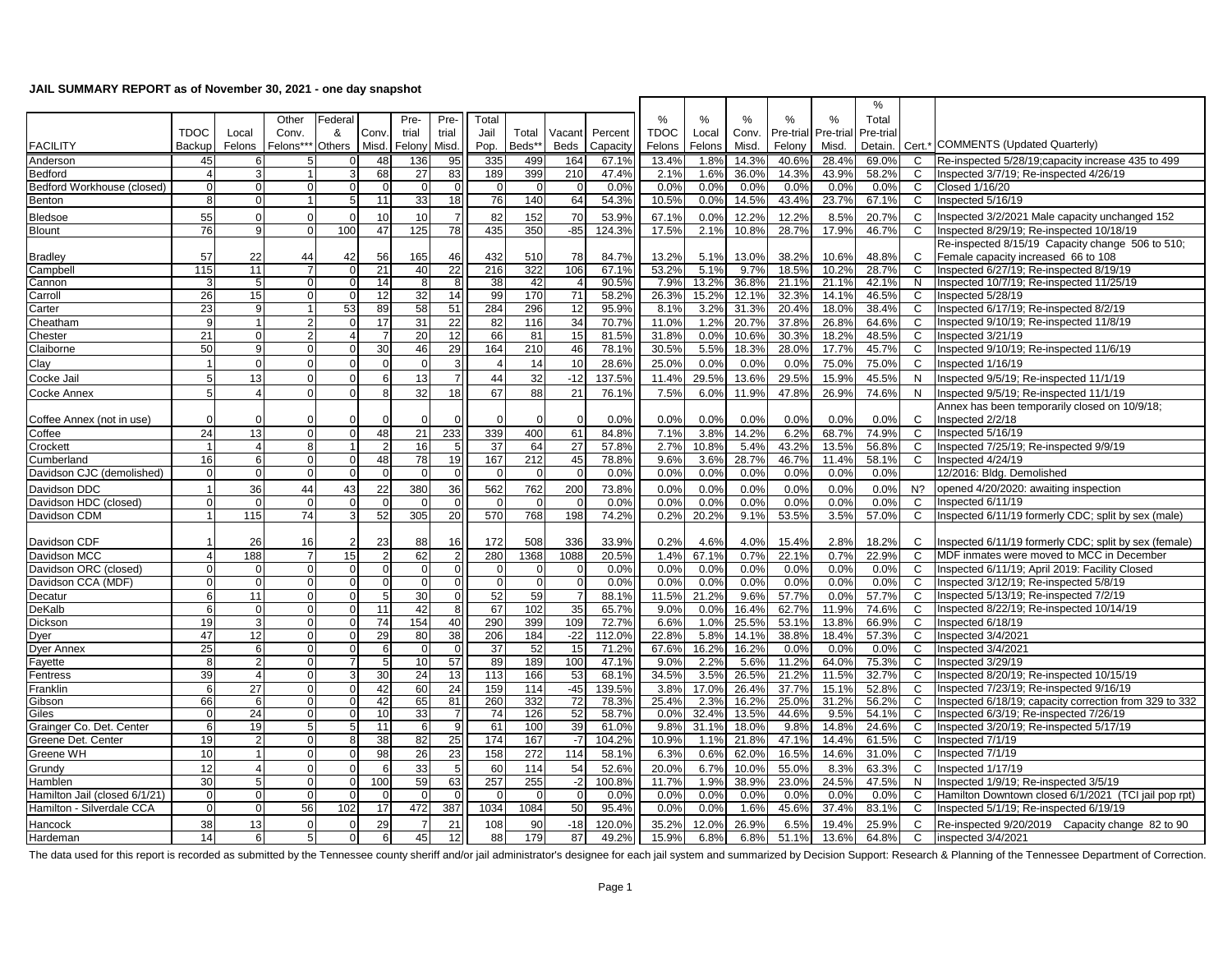#### **JAIL SUMMARY REPORT as of November 30, 2021 - one day snapshot**

| <b>JAIL JUMMART REFURT AS UFNUVERING JU, 2021 - UIG UAY SHAPSHUL</b> |                 |                 |                |                |                |                 |                  |          |                 |                 |          |               |        |       |          |               |           |             |                                                        |  |  |
|----------------------------------------------------------------------|-----------------|-----------------|----------------|----------------|----------------|-----------------|------------------|----------|-----------------|-----------------|----------|---------------|--------|-------|----------|---------------|-----------|-------------|--------------------------------------------------------|--|--|
|                                                                      |                 |                 |                |                |                |                 |                  |          |                 |                 |          |               |        |       |          |               | %         |             |                                                        |  |  |
|                                                                      |                 |                 | Other          | Federal        |                | Pre-            | Pre-             | Total    |                 |                 |          | $\frac{0}{0}$ | %      | %     | %        | $\frac{0}{0}$ | Total     |             |                                                        |  |  |
|                                                                      | <b>TDOC</b>     | Local           | Conv.          | &              | Conv.          | trial           | trial            | Jail     | Total           | Vacant          | Percent  | <b>TDOC</b>   | Local  | Conv. | Pre-tria | Pre-trial     | Pre-trial |             |                                                        |  |  |
| <b>FACILITY</b>                                                      | Backup          | Felons          | Felons**       | Others         | Misd.          | Felony          | Misd.            | Pop.     | Beds*           | Beds            | Capacity | Felons        | Felons | Misd. | Felony   | Misd.         | Detain.   |             | Cert.* COMMENTS (Updated Quarterly)                    |  |  |
|                                                                      |                 |                 |                |                |                |                 |                  |          |                 |                 |          |               |        |       |          |               |           |             | Inspected 1/15/19; Re-inspected 3/14/19<br>Capacity    |  |  |
| Hardin                                                               | 38              | 5               |                |                | 11             | 52              | 21               | 129      | 156             | 27              | 82.7%    | 29.5%         | 3.9%   | 8.5%  | 40.3%    | 16.3%         | 56.6%     | C           | changes: total 162 to 156; female 31 to 32             |  |  |
| Hawkins                                                              | 27              | 8               | $\Omega$       | $\Omega$       | 60             | 66              | 32               | 193      | 266             | 73              | 72.6%    | 14.0%         | 4.1%   | 31.1% | 34.2%    | 16.6%         | 50.8%     | C           | Inspected 6/25/19                                      |  |  |
| Haywood                                                              | $\overline{0}$  | 20              | 0              | $\overline{1}$ | $\overline{4}$ | 30              | 9                | 64       | 194             | 130             | 33.0%    | 0.0%          | 31.3%  | 6.3%  | 46.9%    | 14.1%         | 60.9%     | С           | Inspected 3/5/19                                       |  |  |
| Henderson                                                            | 66              | $\overline{7}$  | 6 <sup>1</sup> | $\overline{2}$ | 26             | 49              | 24               | 180      | 216             | 36              | 83.3%    | 36.7%         | 3.9%   | 14.4% | 27.2%    | 13.3%         | 40.6%     | C           | Inspected 1/15/19                                      |  |  |
|                                                                      |                 |                 |                |                |                |                 |                  |          |                 |                 |          |               |        |       |          |               |           |             | Inspected 3/20/19<br>Female                            |  |  |
| Henry                                                                | 19              | 37              |                | $\Omega$       | 16             | 67              | 25               | 164      | 204             | 40              | 80.4%    | 11.6%         | 22.6%  | 9.8%  | 40.9%    | 15.2%         | 56.1%     | C           | capacity increased from 32 to 54                       |  |  |
| <b>Hickman</b>                                                       | 3               | 5               | $\overline{3}$ | $\mathbf 0$    | 3              | 43              | $\overline{2}$   | 59       | 110             | 51              | 53.6%    | 5.1%          | 8.5%   | 5.1%  | 72.9%    | 3.4%          | 76.3%     | $\mathbf C$ | Inspected 8/20/19: Re-inspected 10/14/19               |  |  |
| Houston                                                              | $\overline{7}$  | $\mathbf 0$     | 3              | 3              | $\overline{4}$ | 10              | $\overline{4}$   | 31       | 35              | $\overline{4}$  | 88.6%    | 22.6%         | 0.0%   | 12.9% | 32.3%    | 12.9%         | 45.2%     | C           | Inspected 2/13/19; Re-inspected 4/15/19                |  |  |
|                                                                      |                 |                 | $\Omega$       | $\Omega$       | 8              | 48              | 11               | 83       |                 |                 |          |               | 4.8%   |       |          |               |           | C           |                                                        |  |  |
| <b>Humphreys</b>                                                     | 12              | $\overline{4}$  |                |                |                |                 |                  |          | 68              | $-15$           | 122.1%   | 14.5%         |        | 9.6%  | 57.8%    | 13.3%         | 71.1%     |             | Inspected 5/7/19; Re-inspected 6/27/19                 |  |  |
| Jackson                                                              | 13              | $\Omega$        | 22             | $\Omega$       |                | 12              | 40               | 88       | 112             | $\overline{24}$ | 78.6%    | 14.8%         | 0.0%   | 1.1%  | 13.69    | 45.5%         | 59.1%     | C           | Inspected 4/2/19                                       |  |  |
| Jefferson                                                            | $\overline{7}$  | 35              | $\Omega$       | 3              | 18             | 32              | 64               | 159      | 188             | 29              | 84.6%    | 4.4%          | 22.0%  | 11.3% | 20.1%    | 40.3%         | 60.4%     | C           | Inspected 4/22/19; Re-inspected 9/16/19                |  |  |
| Jefferson WH                                                         | $\overline{7}$  | 9               | $\Omega$       | $\Omega$       | 3              | $\mathbf{0}$    | $\overline{0}$   | 19       | 49              | 30              | 38.8%    | 36.8%         | 47.4%  | 15.8% | 0.0%     | 0.0%          | 0.0%      | C           | Inspected 4/22/19; Re-inspected 9/16/19                |  |  |
| Johnson                                                              | 8               | 11              | 2              | $\Omega$       | 14             | $\overline{27}$ | 6                | 68       | 114             | 46              | 59.6%    | 11.8%         | 16.2%  | 20.6% | 39.7%    | 8.8%          | 48.5%     | C           | Inspected 5/21/19; Re-inspected 7/19/19                |  |  |
| Johnson City (F)                                                     | $\Omega$        | 53              | $\Omega$       | $\Omega$       |                | $\Omega$        | $\Omega$         | 53       | 88              | 35              | 60.2%    | 0.0%          | 100.0% | 0.0%  | 0.0%     | 0.0%          | 0.0%      | C           | Inspected 1/3/19                                       |  |  |
| Knox - KCJ                                                           | 17              | 9               | $\overline{0}$ | 23             | 3              | 126             | 12               | 190      | 215             | 25              | 88.4%    | 8.9%          | 4.7%   | 1.6%  | 66.3%    | 6.3%          | 72.6%     | C           | Inspected 1/30/19                                      |  |  |
| Knox - RDWDF                                                         | 31              | 14              | 4              | 58             | 21             | 445             | $\overline{162}$ | 735      | 1036            | 301             | 70.9%    | 4.2%          | 1.9%   | 2.9%  | 60.5%    | 22.0%         | 82.6%     | C           | Inspected 1/29/19                                      |  |  |
| Knox - KCWRC                                                         | $\Omega$        | -5              | $\Omega$       |                | 8              | 55              | 16               | 85       | 120             | 35              | 70.8%    | 0.0%          | 5.9%   | 9.4%  | 64.7%    | 18.8%         | 83.5%     | C           | Inspected 1/30/19                                      |  |  |
| Lake                                                                 | 12              | 0               | $\overline{0}$ | $\Omega$       | -7             | 22              | $\overline{2}$   | 43       | 40              | -3              | 107.5%   | 27.9%         | 0.0%   | 16.3% | 51.2%    | 4.7%          | 55.8%     | C           | Inspected 3/25/19; Re-inspected 5/14/19                |  |  |
| Lauderdale                                                           | 19              | 5               | $\Omega$       | $\Omega$       | 13             | $\Omega$        | 59               | 96       | 144             | 48              | 66.7%    | 19.8%         | 5.2%   | 13.5% | 0.0%     | 61.5%         | 61.5%     | C           | Inspected 7/15/19                                      |  |  |
| Lawrence                                                             | $\overline{7}$  | $\Omega$        | $\Omega$       | 89             | 19             | $\mathbf 0$     | 44               | 159      | 261             | 102             | 60.9%    | 4.4%          | 0.0%   | 11.9% | 0.0%     | 27.7%         | 27.7%     | C           | Inspected 9/6/19; Re-inspected 11/5/19                 |  |  |
| Lewis                                                                | $\overline{1}$  | $\mathbf 0$     | 3              | 5              | $\mathcal{P}$  | 25              | 12               | 48       | 47              | $-1$            | 102.1%   | 2.1%          | 0.0%   | 4.2%  | 52.1%    | 25.0%         | 77.1%     | C           | Inspected 9/9/19; Re-inspected 11/6/19                 |  |  |
| Lincoln                                                              | $\overline{4}$  | 16              | 4              | $\Omega$       | 26             | 40              | 23               | 113      | 276             | 163             | 40.9%    | 3.5%          | 14.2%  | 23.0% | 35.4%    | 20.4%         | 55.8%     | C           | Inspected 6/26/19; Re-inspected 7/25/19                |  |  |
|                                                                      |                 |                 |                |                |                |                 |                  |          |                 |                 |          |               |        |       |          |               |           |             |                                                        |  |  |
| Loudon                                                               |                 | 13              |                | -2             | 29             | 78              | 21               | 157      | 91              | $-66$           | 172.5%   | 4.5%          | 8.3%   | 18.5% | 49.7%    | 13.4%         | 63.1%     | C           | Inspected 8/12/19; Re-inspected 10/11/19; dist est oct |  |  |
| Macon                                                                | 44              | $\Omega$        | $\Omega$       | $\Omega$       | 22             | 60              | 34               | 160      | 125             | $-35$           | 128.0%   | 27.5%         | 0.0%   | 13.8% | 37.5%    | 21.3%         | 58.8%     | C           | Inspected 2/27/19; Re-inspected 4/29/19                |  |  |
| <b>Madison Annex</b>                                                 |                 | $\overline{2}$  | $\Omega$       | $\Omega$       | 7              | 10              | 12               | 33       | 64              | 31              | 51.6%    | 6.1%          | 6.1%   | 21.2% | 30.3%    | 36.4%         | 66.7%     | C           | Inspected 6/19/19                                      |  |  |
| Madison CJC                                                          | 66              | 13              | $\overline{0}$ | 3              | 63             | 134             | 67               | 346      | 304             | $-42$           | 113.8%   | 19.1%         | 3.8%   | 18.2% | 38.7%    | 19.4%         | 58.1%     | C           | Inspected 6/19/19; Re-inspected 8/16/19                |  |  |
| Madison PF                                                           | 6               | 6               | $\overline{0}$ | $\Omega$       | 15             | 22              | 16               | 65       | 80              | 15              | 81.3%    | 9.2%          | 9.2%   | 23.1% | 33.89    | 24.6%         | 58.5%     | C           | Inspected 6/20/19                                      |  |  |
| Marion                                                               | $\overline{7}$  | 15              | $\Omega$       | $\Omega$       | 18             | 52              | 14               | 106      | 118             | 12              | 89.8%    | 6.6%          | 14.2%  | 17.0% | 49.1%    | 13.2%         | 62.3%     | C           | Inspected 7/10/19; Re-inspected 9/9/19                 |  |  |
| Marshall                                                             | 27              | 5               | $\overline{0}$ | $\mathbf 0$    | 30             | 32              | 13               | 107      | 283             | 176             | 37.8%    | 25.2%         | 4.7%   | 28.0% | 29.9%    | 12.1%         | 42.1%     | C           | Inspected 1/25/19; Re-inspected 3/15/19                |  |  |
| Maury                                                                | 19              | 28              | $\overline{0}$ | $\Omega$       | 61             | 117             | $\overline{27}$  | 252      | 386             | 134             | 65.3%    | 7.5%          | 11.1%  | 24.2% | 46.4%    | 10.7%         | 57.1%     | C           | Inspected 5/3/19; Re-inspected 6/28/19                 |  |  |
| McMinn                                                               | 32              | $\mathbf 0$     | 8              | $\Omega$       | 42             | 111             | 43               | 236      | 348             | 112             | 67.8%    | 13.6%         | 0.0%   | 17.8% | 47.0%    | 18.2%         | 65.3%     | C           | Inspected 9/11/19 Capacity change from 348 to 348      |  |  |
| McNairy                                                              | $\overline{17}$ | $\Omega$        | o١             | $\Omega$       | 8              | $\overline{25}$ | 47               | 97       | 95              | $-2$            | 102.1%   | 17.5%         | 0.0%   | 8.2%  | 25.8%    | 48.5%         | 74.2%     | C           | Inspected 5/16/19; Re-inspected 7/1/19                 |  |  |
|                                                                      | 11              | $\overline{1}$  | $\overline{0}$ | $\Omega$       | $\Omega$       | 35              | 23               | 70       | 56              | $-14$           | 125.0%   | 15.7%         | 1.4%   | 0.0%  | 50.0%    | 32.9%         | 82.9%     | C           | Inspected 7/25/19; Re-inspected 8/23/19                |  |  |
| Meigs                                                                | 56              | 15              | 6              | $\overline{4}$ | 42             | 104             | 58               | 285      | 138             | $-147$          | 206.5%   | 19.6%         | 5.3%   | 14.7% | 36.5%    | 20.4%         | 56.8%     | C           | Inspected 9/23/19; Re-inspected 11/22/19               |  |  |
| Monroe                                                               |                 | 6               | $\Omega$       | 6              | 31             | 245             | 56               | 351      | 736             | 385             | 47.7%    | 2.0%          | 1.7%   |       |          | 16.0%         |           | C           |                                                        |  |  |
| Montgomery Jail                                                      |                 |                 |                |                |                |                 |                  |          |                 |                 |          |               |        | 8.8%  | 69.8%    |               | 85.8%     |             | Inspected 8/22/19; Re-inspected 10/8/2019              |  |  |
| Montgomery Workhouse                                                 | $\mathbf{0}$    | 3               | $\Omega$       | $\overline{1}$ | 15             | 5               | $\mathbf 0$      | 24       | 144             | 120             | 16.7%    | 0.0%          | 12.5%  | 62.5% | 20.8%    | 0.0%          | 20.8%     | C           | Inspected 8/22/19                                      |  |  |
| Moore                                                                | $\Omega$        | $\overline{7}$  | $\Omega$       | $\Omega$       | $\overline{4}$ | 6               | $\overline{2}$   | 19       | 29              | 10              | 65.5%    | 0.0%          | 36.8%  | 21.1% | 31.6%    | 10.5%         | 42.1%     | C           | Inspected 2/14/19                                      |  |  |
| Morgan                                                               | $\overline{4}$  | $\Omega$        | $\Omega$       | $\mathbf 0$    | 18             | 12              | 35               | 69       | 46              | $-23$           | 150.0%   | 5.8%          | 0.0%   | 26.1% | 17.4%    | 50.7%         | 68.1%     | C           | Inspected 9/6/19; Re-inspected 10/25/19                |  |  |
| Obion                                                                | 28              | 6               | 3              | 62             | 8              | 5               | 35               | 147      | 159             | 12              | 92.5%    | 19.0%         | 4.1%   | 5.4%  | 3.4%     | 23.8%         | 27.2%     | С           | Inspected 6/3/19; Re-inspected 8/1/19                  |  |  |
| Overton                                                              | 44              | $\overline{2}$  | 4              | $\Omega$       | 28             | 19              | 19               | 116      | 143             | 27              | 81.1%    | 37.9%         | 1.7%   | 24.1% | 16.4%    | 16.4%         | 32.8%     | C           | Inspected 8/21/19; Re-inspected 10/16/19               |  |  |
| Perry                                                                | 13              | $\Omega$        | $\overline{2}$ | $\Omega$       | 5              | 22              | 9                | 51       | 59              | 8               | 86.4%    | 25.5%         | 0.0%   | 9.8%  | 43.1%    | 17.6%         | 60.8%     | C           | Inspected 2/14/19; Re-inspected 4/10/19                |  |  |
| Pickett (closed)                                                     | $\overline{0}$  | $\mathbf 0$     | $\overline{0}$ | $\Omega$       | $\Omega$       | $\overline{0}$  | $\mathbf 0$      | $\Omega$ | 6               | 6               | 0.0%     | 0.0%          | 0.0%   | 0.0%  | 0.0%     | 0.0%          | 0.0%      | N           | Picket County Jail closed 2019                         |  |  |
| Polk                                                                 | 71              | $\Omega$        | 3              | $\Omega$       | 11             | 39              | 8                | 132      | 174             | 42              | 75.9%    | 53.8%         | 0.0%   | 8.3%  | 29.5%    | 6.1%          | 35.6%     | C           | Inspected 5/30/19                                      |  |  |
| Putnam                                                               | 94              | $\overline{21}$ | 12             |                | 59             | 73              | 41               | 302      | 252             | $-50$           | 119.8%   | 31.1%         | 7.0%   | 19.5% | 24.2%    | 13.6%         | 37.7%     | C           | Inspected 5/6/19; Re-inspected 7/5/19                  |  |  |
| Rhea                                                                 | 49              | $\overline{21}$ | $\Omega$       | $\overline{1}$ | 36             | 106             | 51               | 264      | $\overline{87}$ | $-177$          | 303.4%   | 18.6%         | 8.0%   | 13.6% | 40.2%    | 19.3%         | 59.5%     | C           | Inspected 8/19/19; Re-inspected 10/11/19               |  |  |
| Roane                                                                | 24              | 10              | 25             | $\overline{2}$ | 22             | 59              | 38               | 180      | 170             | $-10$           | 105.9%   | 13.3%         | 5.6%   | 12.2% | 32.8%    | 21.1%         | 53.9%     | C           | Inspected 7/16/19; Re-inspected 9/3/19                 |  |  |
| Robertson                                                            | 74              | 15              | $\Omega$       | $\Omega$       | 56             | 120             | 53               | 318      | 584             | 266             | 54.5%    | 23.3%         | 4.7%   | 17.6% | 37.7%    | 16.7%         | 54.4%     | C           | Inspected 2/21/19                                      |  |  |
| Rutherford                                                           | 30              | 25              | $\overline{0}$ | $\Omega$       | 49             | 487             | 65               | 656      | 960             | 304             | 68.3%    | 4.6%          | 3.8%   | 7.5%  | 74.2%    | 9.9%          | 84.1%     | C           | Inspected 3/26/19                                      |  |  |
| <b>Rutherford Work Center</b>                                        | $\overline{0}$  | 55              | $\overline{0}$ | $\Omega$       | 31             | $\Omega$        | $\Omega$         | 86       | 312             | 226             | 27.6%    | 0.0%          | 64.0%  | 36.0% | 0.0%     | 0.0%          | 0.0%      | C           | Inspected 3/28/19; Capacity decreased 320 to 312       |  |  |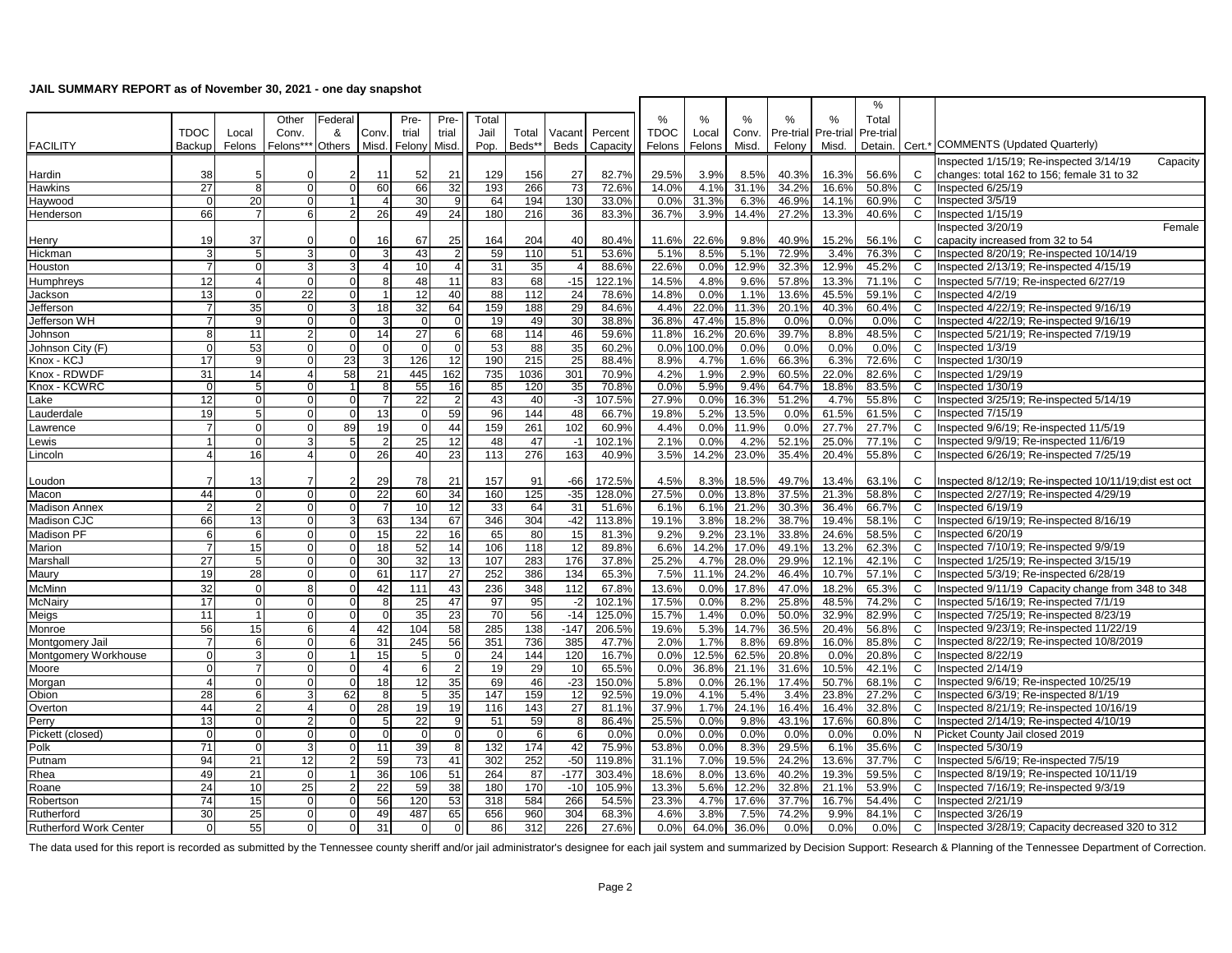#### **JAIL SUMMARY REPORT as of November 30, 2021 - one day snapshot**

|                        |                |              |                |          |       |                 |                 |       |       |        |          |             |               |       |        |                     | %         |              |                                                       |
|------------------------|----------------|--------------|----------------|----------|-------|-----------------|-----------------|-------|-------|--------|----------|-------------|---------------|-------|--------|---------------------|-----------|--------------|-------------------------------------------------------|
|                        |                |              | Other          | Federal  |       | Pre-            | Pre-            | Total |       |        |          | %           | $\frac{0}{0}$ | %     | %      | %                   | Total     |              |                                                       |
|                        | <b>TDOC</b>    | Local        | Conv.          |          | Conv  | trial           | trial           | Jail  | Total | Vacant | Percent  | <b>TDOC</b> | Local         | Conv. |        | Pre-trial Pre-trial | Pre-trial |              |                                                       |
| <b>FACILITY</b>        | Backup         | Felons I     | Felons**       | ' Others | Misd. | Felony          | Misd.           | Pop.  | Beds* | Beds   | Capacity | Felons      | Felons        | Misd. | Felonv | Misd.               | Detain.   |              | Cert.* COMMENTS (Updated Quarterly)                   |
| Scott                  | 70             |              |                |          |       | 39              | 30 <sup>1</sup> | 145   | 140   |        | 103.6%   | 48.3%       | 0.0%          | 4.1%  | 26.9%  | 20.7%               | 47.6%     | C            | Inspected 4/16/19; Re-inspected 6/14/19               |
| Sequatchie             | 15             | 7            | $\Omega$       | $\Omega$ |       | 57              | 11              | 92    | 96    |        | 95.8%    | 16.3%       | 7.6%          | 2.2%  | 62.0%  | 12.0%               | 73.9%     | C            | Inspected 7/11/19                                     |
| Sevier Jail            | 15             | 8            | $\Omega$       |          |       | 57              | 27              | 113   | 214   | 101    | 52.8%    | 13.3%       | 7.1%          | 5.3%  | 50.4%  | 23.9%               | 74.3%     | C            | Inspected 8/26/19; Re-inspected 10/23/19              |
| Sevier Annex           | 15             | 13           | $\Omega$       | $\Omega$ | 31    | 108             | $\overline{75}$ | 242   | 356   | 114    | 68.0%    | 6.2%        | 5.4%          | 12.8% | 44.6%  | 31.0%               | 75.6%     | C            | Inspected 8/26/19                                     |
| Shelby CJC             | 23             | 19           | 302            | 58       | 18    | 2065            | 124             | 2609  | 3111  | 502    | 83.9%    | 0.9%        | 0.7%          | 0.7%  | 79.1%  | 4.8%                | 83.9%     | C            | Inspected 10/1/19; Re-inspected 11/26/19              |
| Shelby SCCC            | 81             | 870          |                |          | 72    |                 | $\overline{0}$  | 1023  | 3755  | 2732   | 27.2%    | 7.9%        | 85.0%         | 7.0%  | 0.0%   | 0.0%                | 0.0%      | C            | Re-inspect 11/21/19 Capacity increase 3706 to 3755    |
| Smith                  | 27             | 5            |                |          | 24    | 21              | 22              | 99    | 128   | 29     | 77.3%    | 27.3%       | 5.1%          | 24.2% | 21.2%  | 22.2%               | 43.4%     | C            | Inspected 3/21/19                                     |
| Stewart                | 15             | $\sqrt{2}$   | $\Omega$       | $\Omega$ | 21    | 23              | 9 <sup>1</sup>  | 68    | 132   | 64     | 51.5%    | 22.1%       | 0.0%          | 30.9% | 33.8%  | 13.2%               | 47.1%     | C            | Inspected 9/18/19                                     |
| Sullivan               | 50             | 33           | $\Omega$       | $\cap$   | 54    | 376             | 67              | 580   | 379   | $-201$ | 153.0%   | 8.6%        | 5.7%          | 9.3%  | 64.8%  | 11.6%               | 76.4%     | C            | Inspected 8/22/19; Re-inspected 10/15/19              |
| Sullivan Extension     | 18             | 20           |                |          | 47    | 124             | 61              | 270   | 240   | $-30$  | 112.5%   | 6.7%        | 7.4%          | 17.4% | 45.9%  | 22.6%               | 68.5%     | C            | Re-inspected 10/15/19 Female beds changed 16 to 0     |
| <b>Kingsport City</b>  | $\Omega$       | $\mathsf{C}$ | $\Omega$       | $\Omega$ |       |                 | $\Omega$        |       | 20    | 16     | 20.0%    | 0.0%        | 0.0%          | 0.0%  | 100.0% | 0.0%                | 100.0%    | C            | Inspected 3/18/19                                     |
| Sumner                 | 33             | 45           |                | $\Omega$ | 119   | 311             | 42              | 550   | 832   | 282    | 66.1%    | 6.0%        | 8.2%          | 21.6% | 56.5%  | 7.6%                | 64.2%     | C            | Inspected 1/22/19                                     |
| Tipton                 | 6              | 14           |                |          | 49    | 80              | 48              | 197   | 208   |        | 94.7%    | 3.0%        | 7.1%          | 24.9% | 40.6%  | 24.4%               | 65.0%     | C            | Inspectd 3/2/2021; max certified capacity 208 was 211 |
| Trousdale              | 8              |              |                | $\Omega$ |       | 11              | 6               | 33    | 44    | 11     | 75.0%    | 24.2%       | 0.0%          | 24.2% | 33.3%  | 18.2%               | 51.5%     | C            | Inspected 3/20/19                                     |
| Unicoi Jail (M)        | 20             |              |                |          |       | 18              | 10 <sup>1</sup> | 59    | 62    |        | 95.2%    | 33.9%       | 5.1%          | 13.6% | 30.5%  | 16.9%               | 47.5%     | C            | Inspected 5/20/19; Re-inspected 7/18/19               |
| Unicoi Annex (F)       | 10             |              |                |          |       | 6               |                 | 18    | 38    | 20     | 47.4%    | 55.6%       | 5.6%          | 0.0%  | 33.3%  | 5.6%                | 38.9%     | $\mathsf{C}$ | Inspected 5/20/19; Re-inspected 7/18/19               |
| Union                  | $\overline{2}$ |              | 5              |          |       | 2               | 57              | 74    | 76    |        | 97.4%    | 2.7%        | 0.0%          | 9.5%  | 2.7%   | 77.0%               | 79.7%     | C            | Inspected 7/24/19; Re-inspected 9/19/19               |
| Van Buren              | $\Omega$       | 8            | $\Omega$       | $\Omega$ |       | 11              | $\overline{18}$ | 43    | 83    | 40     | 51.8%    | 0.0%        | 18.6%         | 14.0% | 25.6%  | 41.9%               | 67.4%     | N            | Inspected 8/12/19; Re-inspected 10/9/19               |
| Warren                 | 23             | 21           | 9              | $\Omega$ | 43    | 52              | 63              | 21'   | 251   | 40     | 84.1%    | 10.9%       | 10.0%         | 20.4% | 24.6%  | 29.9%               | 54.5%     | C            | Inspected 6/27/19; Re-inspected 8/27/19               |
| Washington Det, Center | 97             | <sub>9</sub> | 11             | 69       | 141   | 165             | 80              | 572   | 566   | $-6$   | 101.1%   | 17.0%       | 1.6%          | 24.7% | 28.8%  | 14.0%               | 42.8%     | C            | Inspected 8/21/19                                     |
| Washington WH          | $\Omega$       |              |                | $\Omega$ |       | $\Omega$        | $\overline{0}$  |       | 54    | 54     | 0.0%     | 0.0%        | 0.0%          | 0.0%  | 0.0%   | 0.0%                | 0.0%      | C            | Inspected 8/21/19                                     |
| Wayne                  | 63             |              | 5              | q        | 19    | 35              | 11              | 142   | 128   | $-14$  | 10.9%    | 44.4%       | 0.0%          | 13.4% | 24.6%  | 7.7%                | 32.4%     | C            | Inspected 4/4/19                                      |
| Weakley                | 25             |              |                |          | 12    | 6               | 18              | 68    | 129   | 61     | 52.7%    | 36.8%       | 10.3%         | 17.6% | 8.8%   | 26.5%               | 35.3%     | C            | Inspected 4/3/19                                      |
| White                  | 12             | <sub>9</sub> | 9              |          | 40    | $\overline{27}$ | 23              | 120   | 165   | 45     | 72.7%    | 10.0%       | 7.5%          | 33.3% | 22.5%  | 19.2%               | 41.7%     | C            | Inspected 5/7/19: Re-inspected 6/27/19                |
| Williamson             | 18             | 5            | 5 <sup>1</sup> |          | 75    | 98              | 66              | 267   | 454   | 187    | 58.8%    | 6.7%        | 1.9%          | 28.1% | 36.7%  | 24.7%               | 61.4%     | C            | Inspected 5/9/19; Re-inspected 7/9/19                 |
| Wilson                 | 49             | 28           |                |          | 108   | 164             | 85              | 439   | 458   | 19     | 95.9%    | 11.2%       | 6.4%          | 24.6% | 37.4%  | 19.4%               | 56.7%     | C            | Inspected 3/7/19                                      |
| <b>TOTAL</b>           | 2627           | 2277         | 742            | 807      | 3093  | 9941            | 3966            | 23453 | 33494 | 10037  | 70.0%    | 11.2%       | 9.7%          | 13.2% | 42.4%  | 16.9%               | 59.3%     |              |                                                       |

\*The certification column reflects current T.C.I. capacity certification status (C=certified; N=not certified)

\*\*As reflected on the T.C.I. Inspection List for the most recent calendar quarter.<br>\*\*\*Includes felons whose status is yet to be determined.

\*\*\*Includes felons whose status is yet to be determined.  $\blacksquare$   $\blacksquare$   $\blacksquare$   $\blacksquare$   $\blacksquare$   $\blacksquare$   $\blacksquare$   $\blacksquare$   $\blacksquare$   $\blacksquare$   $\blacksquare$   $\blacksquare$   $\blacksquare$   $\blacksquare$   $\blacksquare$   $\blacksquare$   $\blacksquare$   $\blacksquare$   $\blacksquare$   $\blacksquare$   $\blacksquare$   $\blacksquare$   $\blacksquare$   $\blacks$ 

\*\*\*\*1,675 beds are reserved for special purposes--e.g., isolation, medical, segregation, etc. and must be removed from the "VACANT BEDS" count. 8362 AVAILABLE BEDS AVAILABLE BEDS

|  | 10037 VACANT BEDS         |
|--|---------------------------|
|  | 1675 SPECIAL PURPOSE BEDS |
|  | 8362 AVAILABLE BEDS       |
|  |                           |

| Facilities operating over capacity (FACILITIES WITH  |
|------------------------------------------------------|
| 25 VACANT BED COUNT LESS THAN 0)                     |
| Total offenders housed at capacity level (VACANT BED |
| 10733 COUNT 0 OR MORE)                               |
| Total offenders housed over capacity level (VACANT   |
| -1032 BED COUNT LESS THAN 0)                         |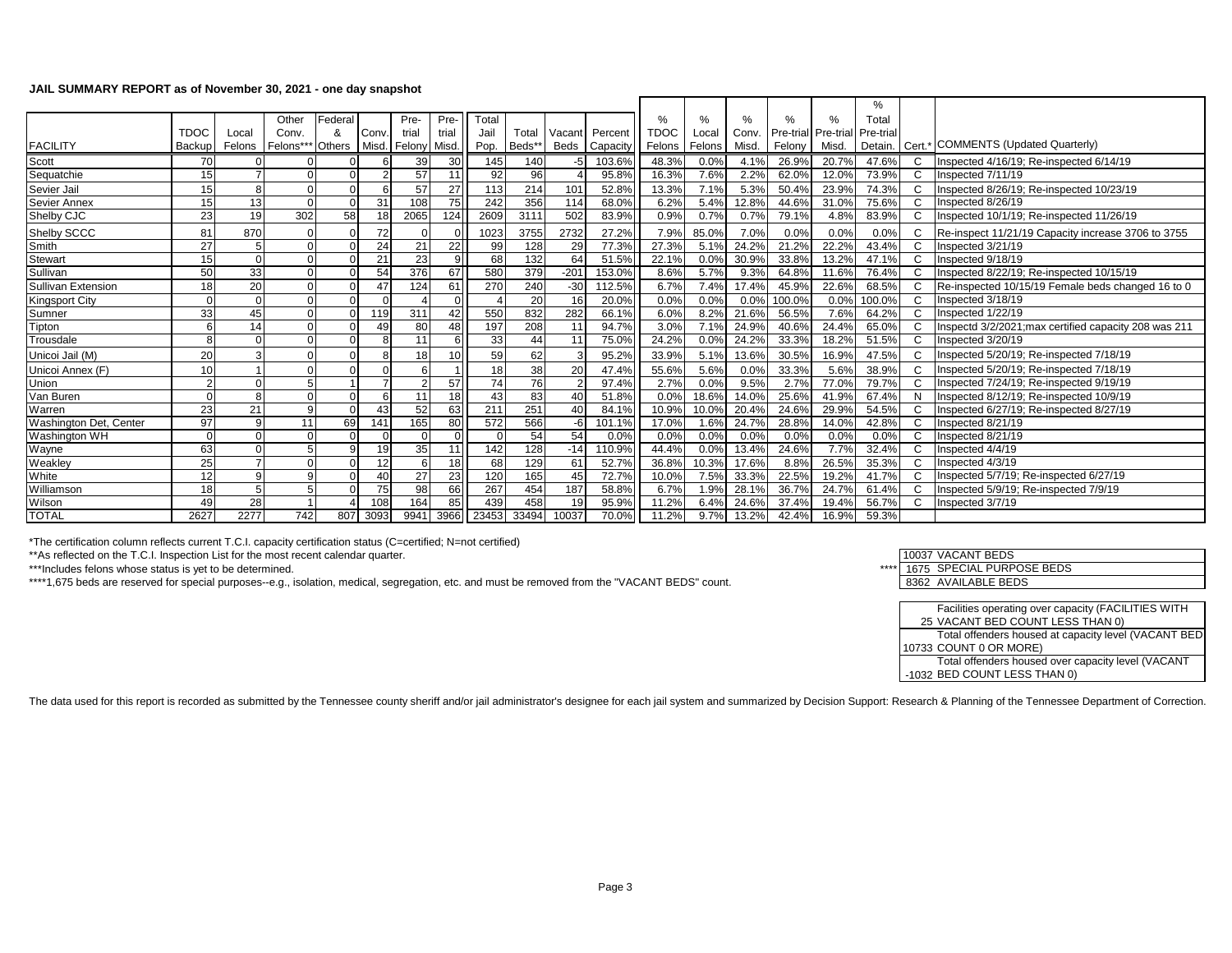| <b>Statewide Summarv</b> |             |        |           |         |           |           |               |           |       |             |        |           |               |               | %         |
|--------------------------|-------------|--------|-----------|---------|-----------|-----------|---------------|-----------|-------|-------------|--------|-----------|---------------|---------------|-----------|
|                          |             |        | Other     | Federal |           |           |               | Total     | Total | $\%$        | %      | $\%$      | $\frac{9}{6}$ | $\frac{0}{2}$ | Total     |
| Report                   | <b>TDOC</b> | Local  | Convicted | 8       | Convicted | Pre-trial | Pre-trial     | Pre-trial | Jail  | <b>TDOC</b> | Local  | Convicted | Pre-trial     | Pre-trial     | Pre-trial |
| Date                     | Backup      | Felons | Felons    | Others  | Misdem    | Felons    | <b>Misdem</b> | Detainees | Pop.  | Backup      | Felons | Misdem.   | Felons        | Misdem.       | Detainees |
| 8/31/2019                | 5568        | 3365   | 799       | 1112    | 5275      | 10943     | 5174          | 16117     | 32236 | 17.3%       | 10.4%  | 16.4%     | 33.9%         | 16.1%         | 50.0%     |
| 9/30/2019                | 5681        | 3421   | 760       | 1076    | 5026      | 11005     | 5186          | 16191     | 32155 | 17.7%       | 10.6%  | 15.6%     | 34.2%         | 16.1%         | 50.4%     |
| 10/31/2019               | 5332        | 3360   | 797       | 997     | 4816      | 11085     | 4817          | 15902     | 31204 | 17.1%       | 10.8%  | 15.4%     | 35.5%         | 15.4%         | 51.0%     |
| 11/30/2019               | 5102        | 3455   | 800       | 951     | 4773      | 10591     | 4677          | 15268     | 30349 | 16.8%       | 11.4%  | 15.7%     | 34.9%         | 15.4%         | 50.3%     |
| 12/31/2019               | 4801        | 3313   | 786       | 921     | 4248      | 10541     | 4779          | 15320     | 29389 | 16.3%       | 11.3%  | 14.5%     | 35.9%         | 16.3%         | 52.1%     |
| 1/31/2020                | 4658        | 3312   | 845       | 1001    | 4784      | 10726     | 4682          | 15408     | 30008 | 15.5%       | 11.0%  | 15.9%     | 35.7%         | 15.6%         | 51.3%     |
| 2/20/2020                | 4818        | 3318   | 781       | 1002    | 4823      | 10344     | 4772          | 15116     | 29858 | 16.1%       | 11.1%  | 16.2%     | 34.6%         | 16.0%         | 50.6%     |
| 3/31/2020                | 4601        | 2869   | 722       | 853     | 3199      | 9147      | 2314          | 11461     | 23705 | 19.4%       | 12.1%  | 13.5%     | 38.6%         | 9.8%          | 48.3%     |
| 4/30/2020                | 4385        | 2596   | 607       | 840     | 2300      | 7991      | 1983          | 9974      | 20702 | 21.2%       | 12.5%  | 11.1%     | 38.6%         | 9.6%          | 48.2%     |
| 5/31/2020                | 4455        | 2445   | 664       | 875     | 2178      | 8204      | 2494          | 10698     | 21315 | 20.9%       | 11.5%  | 10.2%     | 38.5%         | 11.7%         | 50.2%     |
| 6/30/2020                | 4670        | 2342   | 671       | 942     | 2434      | 8273      | 2895          | 11168     | 22227 | 21.0%       | 10.5%  | 11.0%     | 37.2%         | 13.0%         | 50.2%     |
| 7/31/2020                | 4701        | 2332   | 713       | 1015    | 2625      | 8657      | 3216          | 11873     | 23259 | 20.2%       | 10.0%  | 11.3%     | 37.2%         | 13.8%         | 51.0%     |
| 8/31/2020                | 4547        | 2257   | 731       | 921     | 2723      | 9162      | 3584          | 12746     | 23925 | 19.0%       | 9.4%   | 11.4%     | 38.3%         | 15.0%         | 53.3%     |
| 9/30/2020                | 4442        | 2246   | 747       | 950     | 3058      | 9464      | 3747          | 13211     | 24654 | 18.0%       | 9.1%   | 12.4%     | 38.4%         | 15.2%         | 53.6%     |
| 10/31/2020               | 3966        | 2294   | 766       | 955     | 3185      | 9503      | 3930          | 13433     | 24599 | 16.1%       | 9.3%   | 12.9%     | 38.6%         | 16.0%         | 54.6%     |
| 11/30/2020               | 3621        | 2230   | 766       | 955     | 3185      | 9503      | 3880          | 13383     | 24140 | 15.0%       | 9.2%   | 13.2%     | 39.4%         | 16.1%         | 55.4%     |
| 12/31/2020               | 3572        | 2096   | 767       | 922     | 2537      | 9303      | 3359          | 12662     | 22556 | 15.8%       | 9.3%   | 11.2%     | 41.2%         | 14.9%         | 56.1%     |
| 1/31/2021                | 3563        | 2159   | 726       | 840     | 2443      | 9377      | 3177          | 12554     | 22285 | 16.0%       | 9.7%   | 11.0%     | 42.1%         | 14.3%         | 56.3%     |
| 2/28/2021                | 3523        | 2172   | 754       | 860     | 2417      | 9242      | 3326          | 12568     | 22294 | 15.8%       | 9.7%   | 10.8%     | 41.5%         | 14.9%         | 56.4%     |
| 3/31/2021                | 3307        | 2190   | 703       | 899     | 2497      | 8806      | 3195          | 12001     | 21597 | 15.3%       | 10.1%  | 11.6%     | 40.8%         | 14.8%         | 55.6%     |
| 4/30/2021                | 2419        | 2143   | 662       | 873     | 2793      | 9235      | 3207          | 12442     | 21332 | 11.3%       | 10.0%  | 13.1%     | 43.3%         | 15.0%         | 58.3%     |
| 5/31/2021                | 2454        | 2074   | 662       | 937     | 2966      | 9495      | 3825          | 12310     | 21332 | 11.3%       | 10.0%  | 13.1%     | 43.3%         | 15.0%         | 58.3%     |
| 6/30/2021                | 2371        | 2132   | 735       | 921     | 3300      | 9754      | 3794          | 13548     | 23007 | 10.3%       | 9.3%   | 14.3%     | 42.4%         | 16.5%         | 58.9%     |
| 7/31/2021                | 2495        | 2263   | 707       | 921     | 3496      | 9818      | 4080          | 13898     | 23780 | 10.5%       | 9.5%   | 14.7%     | 41.3%         | 17.2%         | 58.4%     |
| 8/31/2021                | 2678        | 2114   | 748       | 891     | 3359      | 9909      | 4169          | 14078     | 23868 | 11.2%       | 8.9%   | 14.1%     | 41.5%         | 17.5%         | 59.0%     |
| 9/30/2021                | 2659        | 2275   | 779       | 818     | 3161      | 9864      | 3880          | 13744     | 23436 | 11.3%       | 9.7%   | 13.5%     | 42.1%         | 16.6%         | 58.6%     |
| 10/31/2021               | 2569        | 2179   | 771       | 816     | 3056      | 10210     | 4070          | 14280     | 23671 | 10.9%       | 9.2%   | 12.9%     | 43.1%         | 17.2%         | 60.3%     |
| 11/30/2021               | 2627        | 2277   | 742       | 807     | 3093      | 9941      | 3966          | 13907     | 23453 | 11.2%       | 9.7%   | 13.2%     | 42.4%         | 16.9%         | 59.3%     |

The data used for this report is recorded as submitted by the Tennessee county sheriff and/or jail administrator's designee for each jail system and summarized by Decision Support: Research &<br>Planning of the Tennessee Depa

#### **CALENDAR YEAR AVERAGES**

| AVG<br>CY 11 | 3706 | 4518 | 798 | 941  | 5184 | 8590  | 3928 | 12518 | 27666 | $13.4\%$ | 16.3% | 18.7% | 31.1% | 14.2% | 45.2% |
|--------------|------|------|-----|------|------|-------|------|-------|-------|----------|-------|-------|-------|-------|-------|
| CY 12 AVG    | 4824 | 4634 | 755 | 886  | 4985 | 8911  | 3780 | 12691 | 28774 | 16.8%    | 16.1% | 17.3% | 31.0% | 13.1% | 44.1% |
| CY 13 AVG    | 4843 | 4391 | 669 | 845  | 4888 | 8658  | 3720 | 12377 | 28013 | 17.3%    | 15.7% | 17.4% | 30.9% | 13.3% | 44.2% |
| CY 14 AVG    | 4462 | 4160 | 578 | 805  | 4738 | 8652  | 3788 | 1244  | 27184 | 16.4%    | 15.3% | 17.4% | 31.8% | 13.9% | 45.8% |
| CY 15 AVG    | 4946 | 3891 | 612 | 882  | 4501 | 8990  | 3820 | 12810 | 27642 | 17.9%    | 14.1% | 16.3% | 32.5% | 13.8% | 46.3% |
| CY 16 AVG    | 4646 | 3728 | 619 | 852  | 4613 | 9737  | 4380 | 14117 | 28576 | 16.3%    | 13.0% | 16.1% | 34.1% | 15.3% | 49.4% |
| CY 17 AVG    | 4605 | 3426 | 766 | 820  | 5040 | 9877  | 4787 | 14664 | 29322 | 15.7%    | 11.7% | 17.2% | 33.7% | 16.3% | 50.0% |
| CY 18 AVG    | 4759 | 3380 | 835 | 957  | 5042 | 10567 | 5285 | 15852 | 30825 | 15.4%    | 11.0% | 16.4% | 34.3% | 17.1% | 51.4% |
| CY 19 AVG    | 5298 | 3378 | 822 | 1029 | 4956 | 10694 | 5010 | 15704 | 31186 | 17.0%    | 10.8% | 15.9% | 34.3% | 16.1% | 50.4% |
| CY 20 AVG    | 4370 | 2528 | 732 | 936  | 3086 | 9190  | 3405 | 12594 | 24246 | 18.0%    | 10.4% | 12.7% | 37.9% | 14.0% | 51.9% |
| CY 21 AVG    | 2788 | 2237 | 726 | 871  | 2962 | 9605  | 3699 | 13212 | 22732 | 12.3%    | 9.8%  | 13.0% | 42.3% | 16.3% | 58.1% |

#### **FISCAL YEAR AVERAGES**

| Fv 09-10 | 2281 | 5002 | 710 | 953  | 5181 | 8294  | 3485 | 11779 | 25907 | 8.8%  | 19.3% | 20.0% | 32.0% | 13.5% | 45.5% |
|----------|------|------|-----|------|------|-------|------|-------|-------|-------|-------|-------|-------|-------|-------|
| FY 10-11 | 2966 | 4542 | 886 | 978  | 5136 | 8413  | 3831 | 12245 | 26753 | 11.1% | 17.0% | 19.2% | 31.4% | 14.3% | 45.8% |
| FY 11-12 | 4456 | 4559 | 746 | 906  | 5134 | 8895  | 3753 | 12648 | 28448 | 15.7% | 16.0% | 18.0% | 31.3% | 13.2% | 44.5% |
| FY 12-13 | 4913 | 4560 | 733 | 853  | 4930 | 8809  | 3749 | 12558 | 28547 | 17.2% | 16.0% | 17.3% | 30.9% | 13.1% | 44.0% |
| FY 13-14 | 4546 | 4267 | 611 | 833  | 4826 | 8653  | 3754 | 12408 | 27491 | 16.5% | 15.5% | 17.6% | 31.5% | 13.7% | 45.1% |
| FY 14-15 | 4685 | 4017 | 584 | 827  | 4527 | 8696  | 3767 | 12462 | 27101 | 17.3% | 14.8% | 16.7% | 32.1% | 13.9% | 46.0% |
| FY 15-16 | 5015 | 3813 | 620 | 913  | 4548 | 9503  | 4134 | 13637 | 28547 | 17.6% | 13.4% | 15.9% | 33.3% | 14.5% | 47.8% |
| FY 16-17 | 4427 | 3564 | 664 | 798  | 4892 | 9713  | 4497 | 14210 | 28554 | 15.5% | 12.5% | 17.1% | 34.0% | 15.7% | 49.8% |
| FY 17-18 | 4745 | 3368 | 827 | 847  | 4976 | 10320 | 5092 | 15412 | 30174 | 15.7% | 11.2% | 16.5% | 34.2% | 16.9% | 51.1% |
| FY 18-19 | 5009 | 3398 | 842 | 1034 | 5087 | 10574 | 5220 | 15795 | 31164 | 16.1% | 10.9% | 16.3% | 33.9% | 16.8% | 50.7% |
| FY 19-20 | 4969 | 3096 | 754 | 973  | 4082 | 9970  | 4076 | 14046 | 27919 | 17.8% | 11.1% | 14.6% | 35.7% | 14.6% | 50.3% |
| FY 20-21 | 3541 | 2246 | 728 | 921  | 2811 | 9292  | 3520 | 12728 | 22915 | 15.5% | 9.8%  | 12.3% | 40.5% | 15.4% | 55.5% |
| FY 21-22 | 2606 | 2222 | 749 | 851  | 3233 | 9948  | 4033 | 13981 | 23642 | 11.0% | 9.4%  | 13.7% | 42.1% | 17.1% | 59.1% |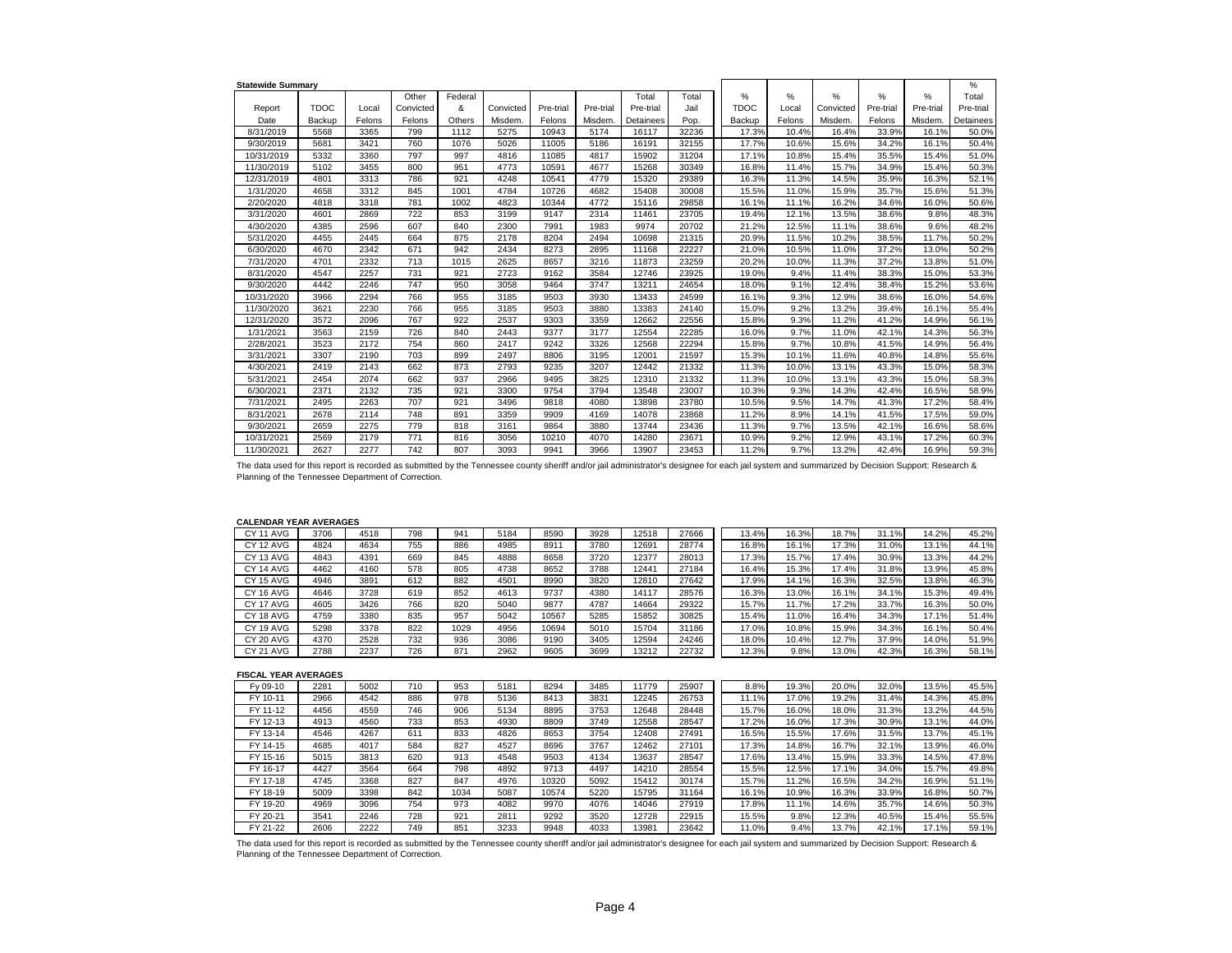#### **STATEWIDE TOTALS**

#### JAIL SUMMARY REPORT FOR MONTH ENDING 11/30/2021

|                                      | Cocke | Davidson   Dyer |        | Greene | Jefferson | Knox  | Madison | Montgomery Rutherford |       | Sevier | Shelby | Sullivan | Unicoi          | Washington Total Coun |       | <b>Total State</b> |
|--------------------------------------|-------|-----------------|--------|--------|-----------|-------|---------|-----------------------|-------|--------|--------|----------|-----------------|-----------------------|-------|--------------------|
| TOTAL TDOC INMATES                   |       |                 |        | 29     |           |       |         |                       |       | 30     |        | 68       | 30              |                       | 618   | 2627               |
| TOTAL LOCALLY SENTENCED FELONS       |       | 303             |        |        | 44        | 28    | 32      |                       |       | $2^.$  | 889    | 53       |                 |                       | 1510  | 2277               |
| TOTAL OTHER CONVICTED FELONS         |       | 81              |        |        |           |       |         |                       |       |        | 302    |          |                 |                       | 398   | 742                |
| <b>TOTAL OTHERS</b>                  |       |                 |        |        |           |       |         |                       |       |        | 58     |          |                 | 69                    | 248   | 807                |
| TOTAL CONVICTED MISDEMEANANTS        |       | 54              | 35     | 136    |           |       | 85      |                       |       | 37     |        | 101      |                 | 141                   | 880   | 3093               |
| TOTAL PRE-TRIAL DETAINEES            |       | 389             | 118    | 154    | 96        | 816   | 261     | 306                   | 552   |        | 2189   | 632      | 35              | 245                   | 5863  | 13907              |
| TOTAL PRE-TRIAL FELONS               |       | 367             | 80     | 108    | 32        | 626   | 166     | 250                   | 487   | 1651   | 2065   | 504      | 24 <sub>1</sub> | 165 <sub>1</sub>      | 5084  | 9941               |
| TOTAL PRE-TRIAL MISDEMEANANTS        | 25    | 22              | 38     | 46     | 64        | 190   | 95      | 56                    | 65    | 102    | 124.   | 128      |                 | 80                    | 1046  | 3966               |
| TOTAL JAIL POPULATION                | 111   | 850             | 243    | 332    | 178       | 1010  | 444     | 375                   | 742   | 355    | 3632   | 854      |                 | 572                   | 9775  | 23453              |
| TOTAL JAIL CAPACITY                  | 120   | 2136            | 236    | 439    | 237       | 1371  | 448     | 880                   | 1272  | 570    | 6866   | 639      | 100             | 620                   | 15934 | 33494              |
| PERCENT OF CAPACITY                  | 92.5% | 39.8%           | 103.0% | 75.6%  | 75.1%     | 73.7% | 99.1%   | 42.6%                 | 58.3% | 62.3%  | 52.9%  | 133.6%   | 77.0%           | 92.3%                 | 61.3% | 70.0%              |
| % WHICH ARE TDOC FELONS              | 9.0%  | 0.6%            | 29.6%  | 8.7%   | 7.9%      | 4.8%  | 16.7%   | 1.9%                  | 4.0%  | 8.5%   | 2.9%   | 8.0%     | 39.0%           | 17.0%                 | 6.3%  | 11.2%              |
| % WHICH ARE LOCALLY SENTENCED FELONS | 15.3% | 35.6%           | 7.4%   | 0.9%   | 24.7%     | 2.8%  | 7.2%    | 2.4%                  | 10.8% | 5.9%   | 24.5%  | 6.2%     | 5.2%            | 1.6%                  | 15.4% | 9.7%               |
| % WHICH ARE CONVICTED MISDEMEANANTS  | 12.6% | 6.4%            | 14.4%  | 41.0%  | 11.8%     | 3.2%  | 19.1%   | 12.3%                 | 10.8% | 10.4%  | 2.5%   | 11.8%    | 10.4%           | 24.7%                 | 9.0%  | 13.2%              |
| % WHICH ARE PRE-TRIAL DETAINEES      | 63.1% | 45.8%           | 48.6%  | 46.4%  | 53.9%     | 80.8% | 58.8%   | 81.6%                 | 74.4% | 0.0%   | 60.3%  | 74.0%    | 45.5%           | 42.8%                 | 60.0% | 59.3%              |